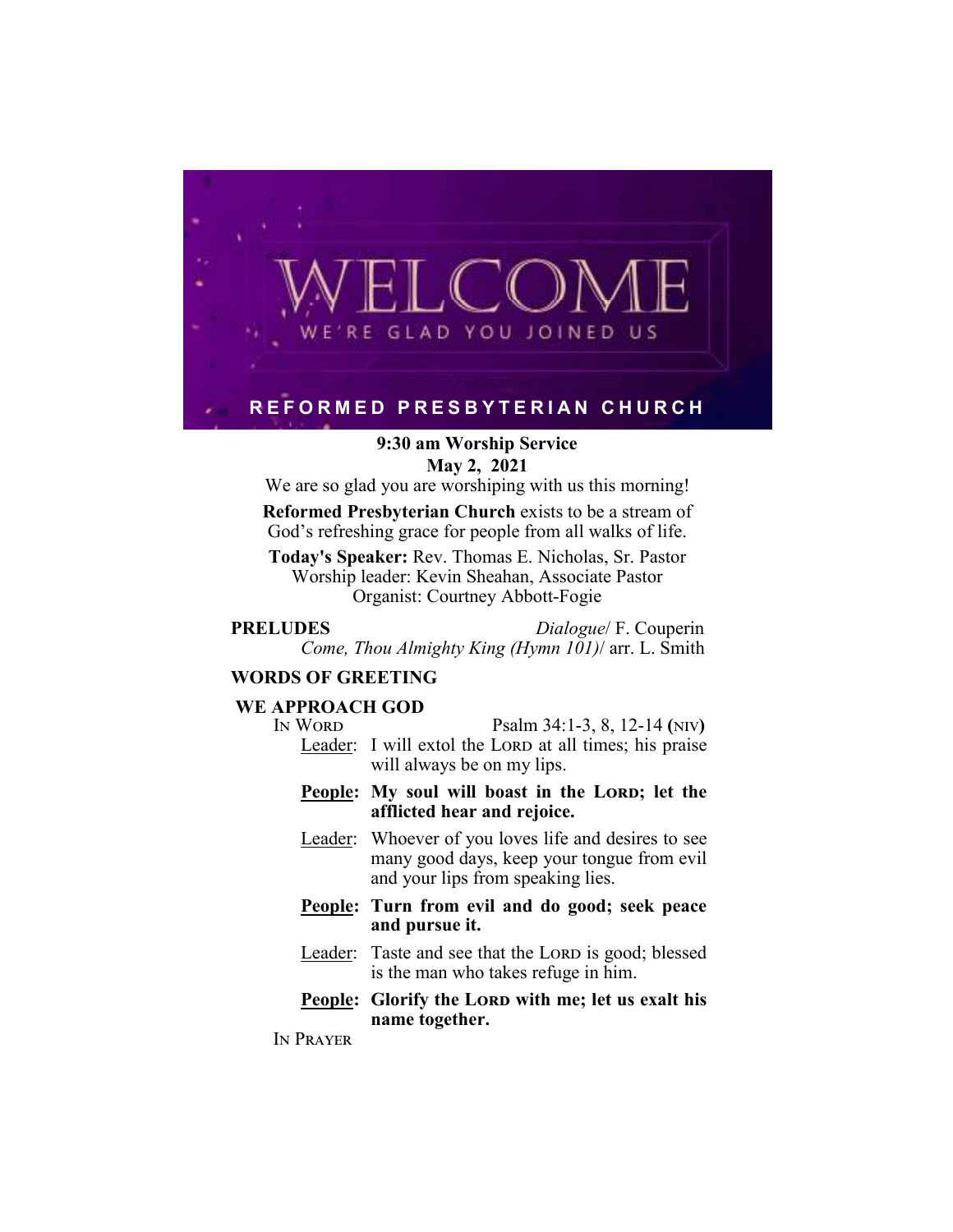### **\*WE PRAISE OUR GOD**

### **\*WE CONFESS OUR FAITH** The Apostles' Creed Leader: Christian, what do you believe? **People: I believe in God the Father Almighty, Maker of heaven and earth. I believe in Jesus Christ, his only Son, our Lord, who was conceived by the Holy Spirit, and born of the virgin Mary. He suffered under Pontius Pilate, was crucified, died, and was buried; he descended into hell. The third day he rose again from the dead. He ascended into heaven and is seated at the right hand of God the Father Almighty. From there he will come to judge the living and the dead. I believe in the Holy Spirit,**

 **the holy catholic church, the communion of saints, the forgiveness of sins, the resurrection of the body, and the life everlasting. Amen**

### **\*WE EXALT OUR LORD**

WORSHIP SONG **Great Things**  *To God Be the Glory*

Leader: For where you have envy and selfish ambition, there you find disorder and every evil practice. But the wisdom that comes from heaven is first of all pure; then peace-loving, considerate, submissive, full of mercy and good fruit, impartial and sincere. Peacemakers who sow in peace raise a harvest of righteousness.

> James  $3:16-18$  (NIV)  *Agnus Dei*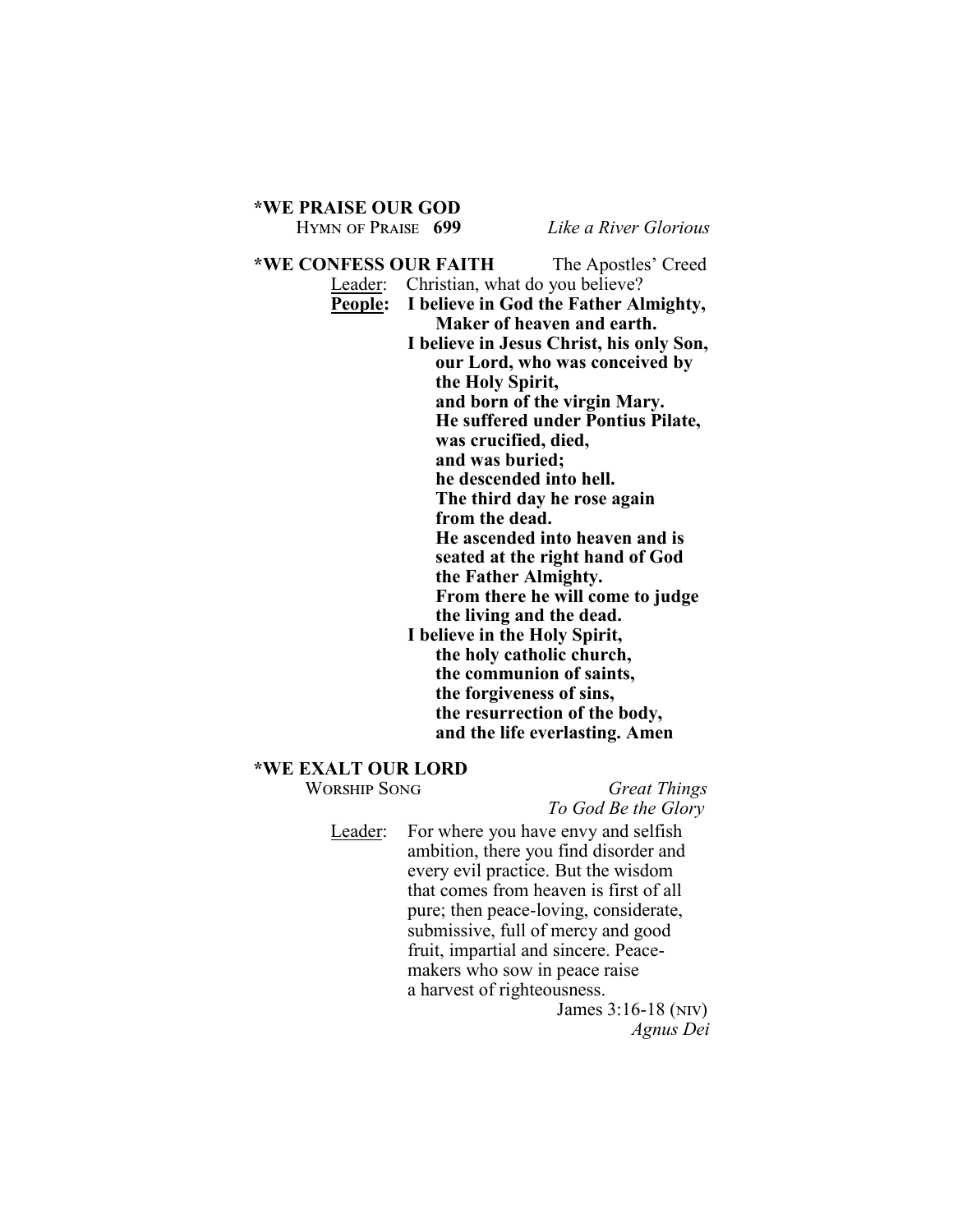### **WE HEAR GOD'S WORD**

SCRIPTURE READING Colossians 3:12-15 (NIV)

 $12$  Therefore, as God's chosen people, holy and dearly loved, clothe yourselves with compassion, kindness, humility, gentleness and patience.

 $13$  Bear with each other and forgive whatever grievances you may have against one another. Forgive as the Lord forgave you.

 $14$  And over all these virtues put on love, which binds them all together in perfect unity.

<sup>15</sup> Let the peace of Christ rule in your hearts, since as members of one body you were called to peace. And be thankful.

### SERMON **Let His Peace Reign**

 *Colossians: The Sufficiency of Christ* Rev. Thomas E. Nicholas

### **WE COME TO THE LORD'S TABLE**

PREPARATION THE INVITATION THE BREAD AND THE CUP *In Christ Alone* 

# **WE REMEMBER THOSE IN NEED**<br>CLOSING HYMN 523

*My Hope Is in the Lord* 

\*WORDS OF PEACE Numbers 6:24-26 (NIV) The LORD bless you and keep you; the LORD make his *face shine upon you and be gracious to you; the LORD turn his face toward you and give you peace.* 

**ANNOUNCEMENTS POSTLUDE**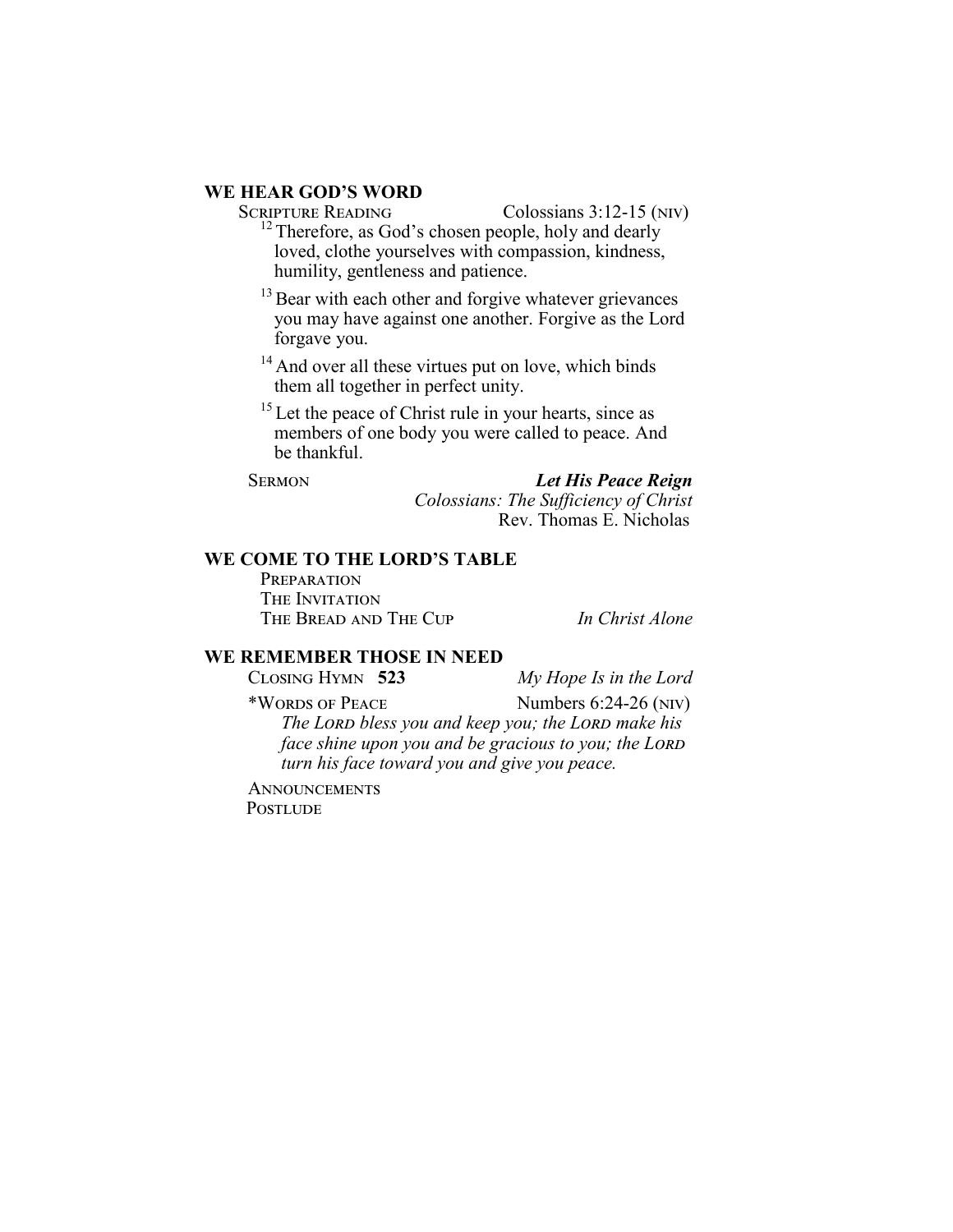## **SONG LYRICS**

### **699 Like a River Glorious**

Like a river glorious, is God's perfect peace, Over all victorious, in its bright increase; Perfect, yet it floweth, fuller every day, Perfect, yet it groweth, deeper all the way. Stayed upon Jehovah, hearts are fully blest Finding, as He promised, perfect peace and rest.

Hidden in the hollow of His blessed hand, Never foe can follow, never traitor stand; Not a surge of worry, not a shade of care, Not a blast of hurry touch the spirit there. Stayed upon Jehovah, hearts are fully blest Finding, as He promised, perfect peace and rest.

Every joy or trial falleth from above, Traced upon our dial by the Sun of Love; We may trust Him fully all for us to do. They who trust Him wholly find Him wholly true. Stayed upon Jehovah, hearts are fully blest Finding, as He promised, perfect peace and rest.

*Like a River Glorious,* Words by Isaac Watts, Music by Aaron Williams ©Public Domain CCLI License # 79597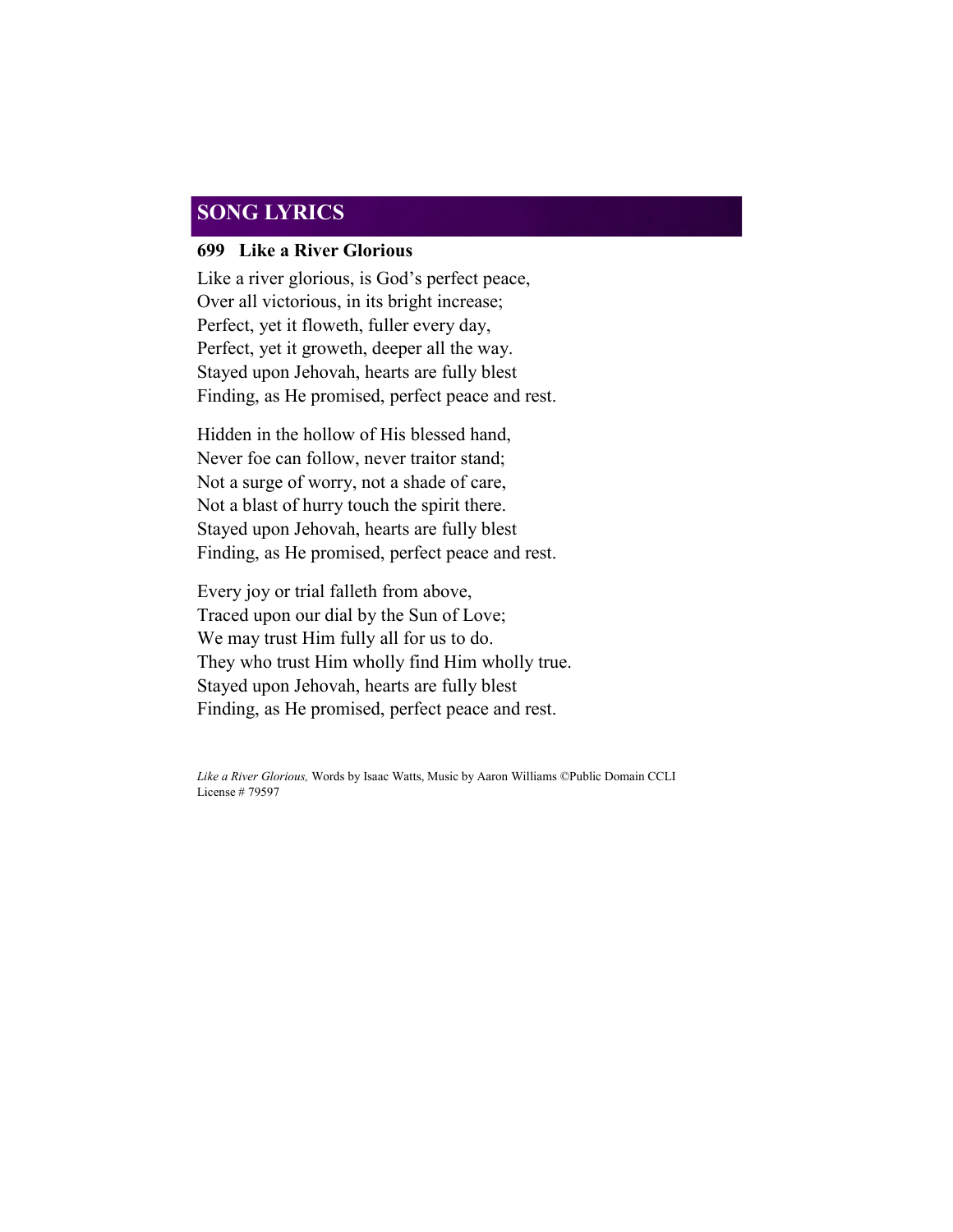### **Great Things**

Come let us worship our King Come let us bow at His feet He has done great things See what our Savior has done See how His love overcomes He has done great things He has done great things

Oh, hero of Heaven, You conquered the grave You free every captive and break every chain Oh God, You have done great things We dance in Your freedom, awake and alive Oh Jesus, our Savior, Your name lifted high Oh God, You have done great things

You've been faithful through every storm You'll be faithful forevermore You have done great things And I know You will do it again For Your promise is "Yes and amen" You will do great things God, You do great things

Oh, hero of Heaven, You conquered the grave You free every captive and break every chain Oh God, You have done great things We dance in Your freedom, awake and alive Oh Jesus, our Savior, Your name lifted high Oh God, You have done great things

Hallelujah God, above it all Hallelujah God, unshakable Hallelujah, You have done great things Hallelujah God, above it all Hallelujah God, unshakable Hallelujah, You have done great things You've done great things

Oh, hero of Heaven, You conquered the grave You free every captive and break every chain Oh God, You have done great things We dance in Your freedom, awake and alive Oh Jesus, our Savior, Your name lifted high Oh God, You have done great things You have done great things Oh God, You do great things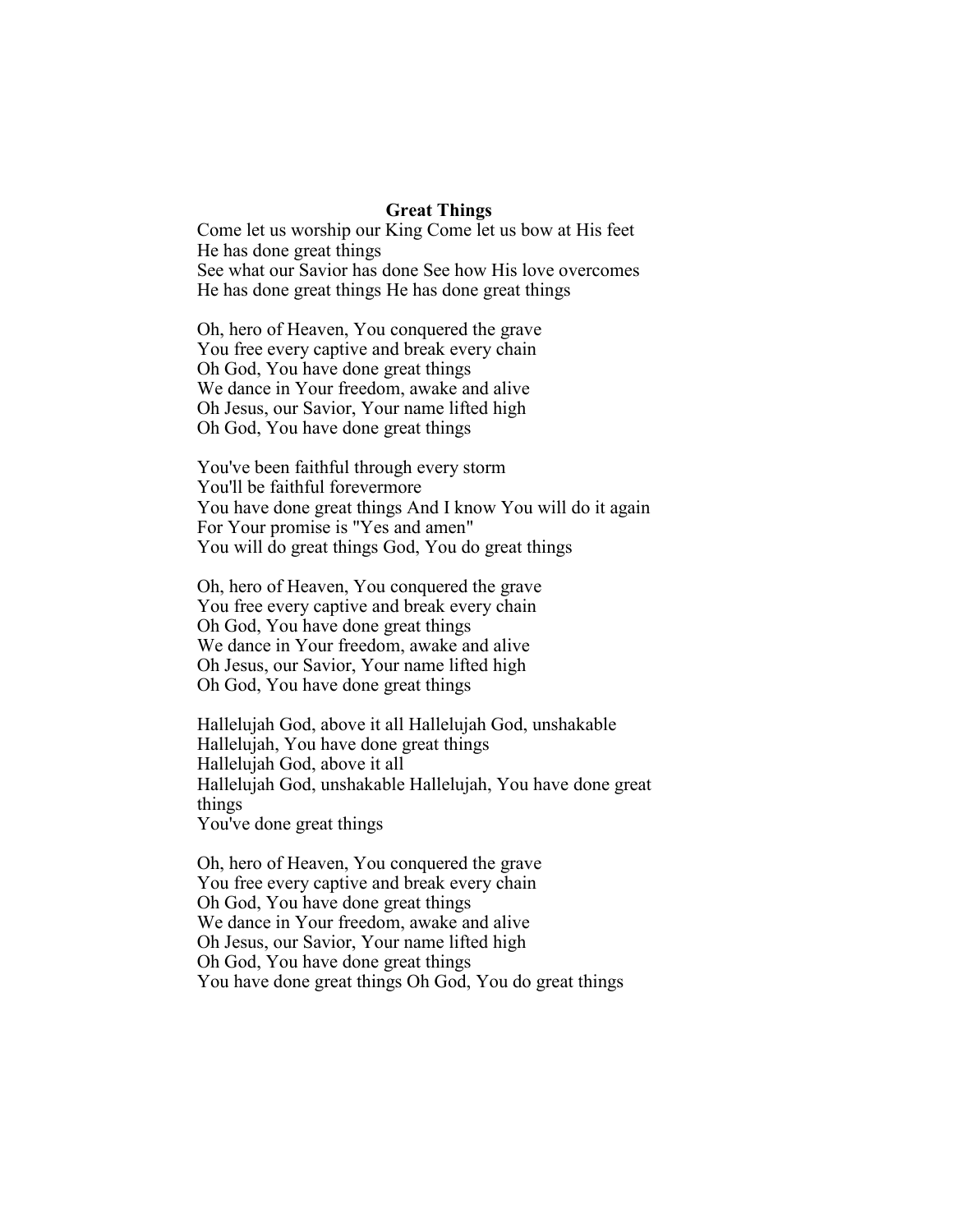### **To God Be the Glory**

Verse 1

To God be the glory great things He has done So loved He the world that He gave us His Son Who yielded His life an atonement for sin And opened the life gate that all may go in

### Chorus

Praise the Lord praise the Lord Let the earth hear His voice Praise the Lord praise the Lord Let the people rejoice O come to the Father through Jesus the Son And give Him the glory great things He has done

### Verse 2

O perfect redemption the purchase of blood To every believer the promise of God The vilest offender who truly believes That moment from Jesus a pardon receives

### Verse 3

Great things He has taught us Great things He has done And great our rejoicing through Jesus the Son But purer and higher and greater will be Our wonder our transport when Jesus we see

CCLI Song # 23426, Fanny Jane Crosby | William Howard Doane © Words: Public Domain , Music: Public Domain For use solely with the SongSelect® Terms of Use. All rights reserved. www.ccli.com, CCLI License # 79597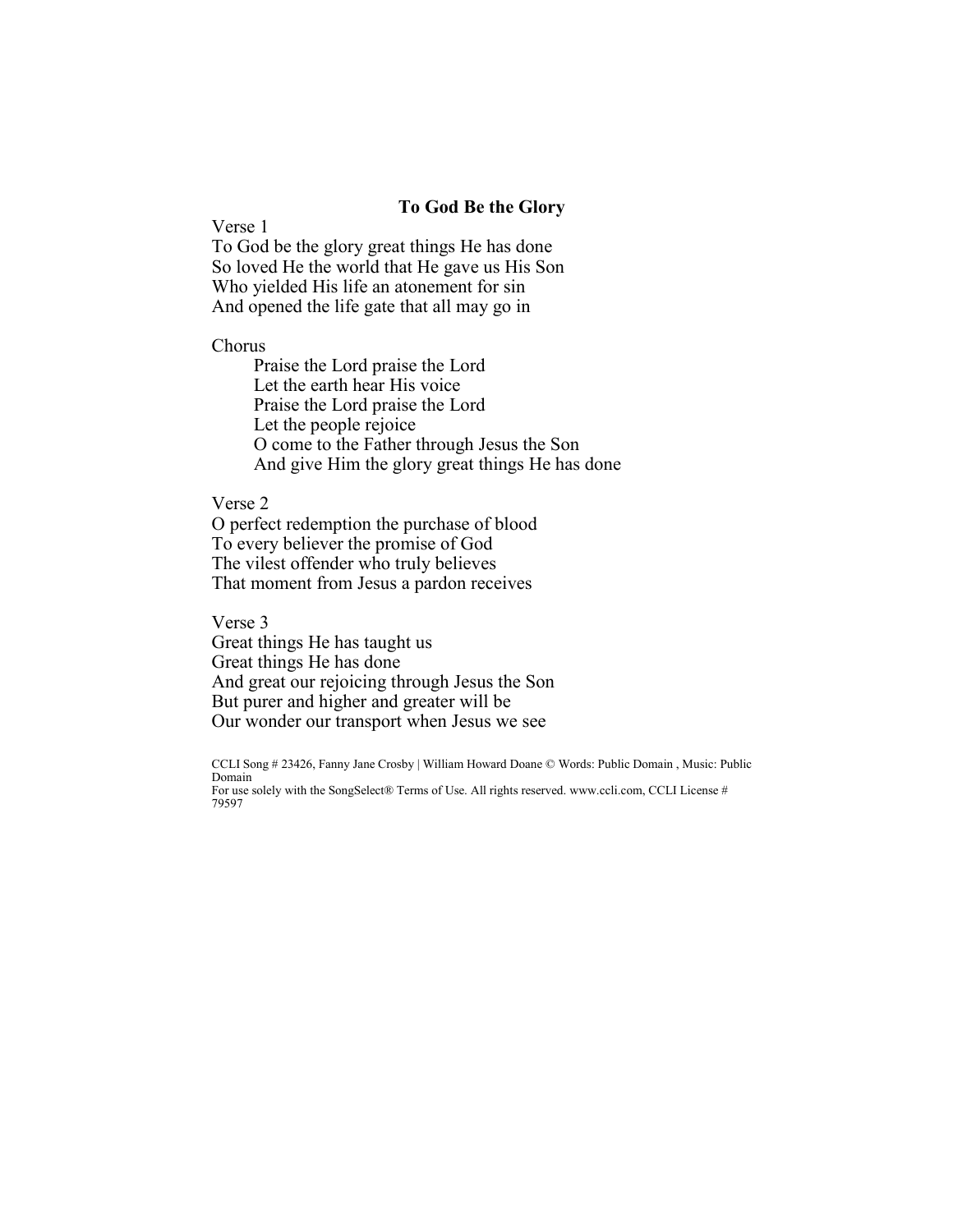### **Agnus Dei**

Alleluia. Alleluia. For our Lord God Almighty reigns. Alleluia. Alleluia. For our Lord God Almighty reigns. Alleluia. Holy, Holy. You are Lord God Almighty. Worthy is the Lamb. Worthy is the Lamb.

Holy, Holy. You are Lord God Almighty. Worthy is the Lamb. Worthy is the Lamb. You are holy.

Alleluia. Alleluia. For our Lord God Almighty reigns. Alleluia. Alleluia. For our Lord God Almighty reigns. Alleluia.

Holy, Holy. You are Lord God Almighty. Worthy is the Lamb. Worthy is the Lamb.

Holy, Holy. You are Lord God Almighty. Worthy is the Lamb. Worthy is the Lamb. You are holy. Michael W. Smith/CCLI#79597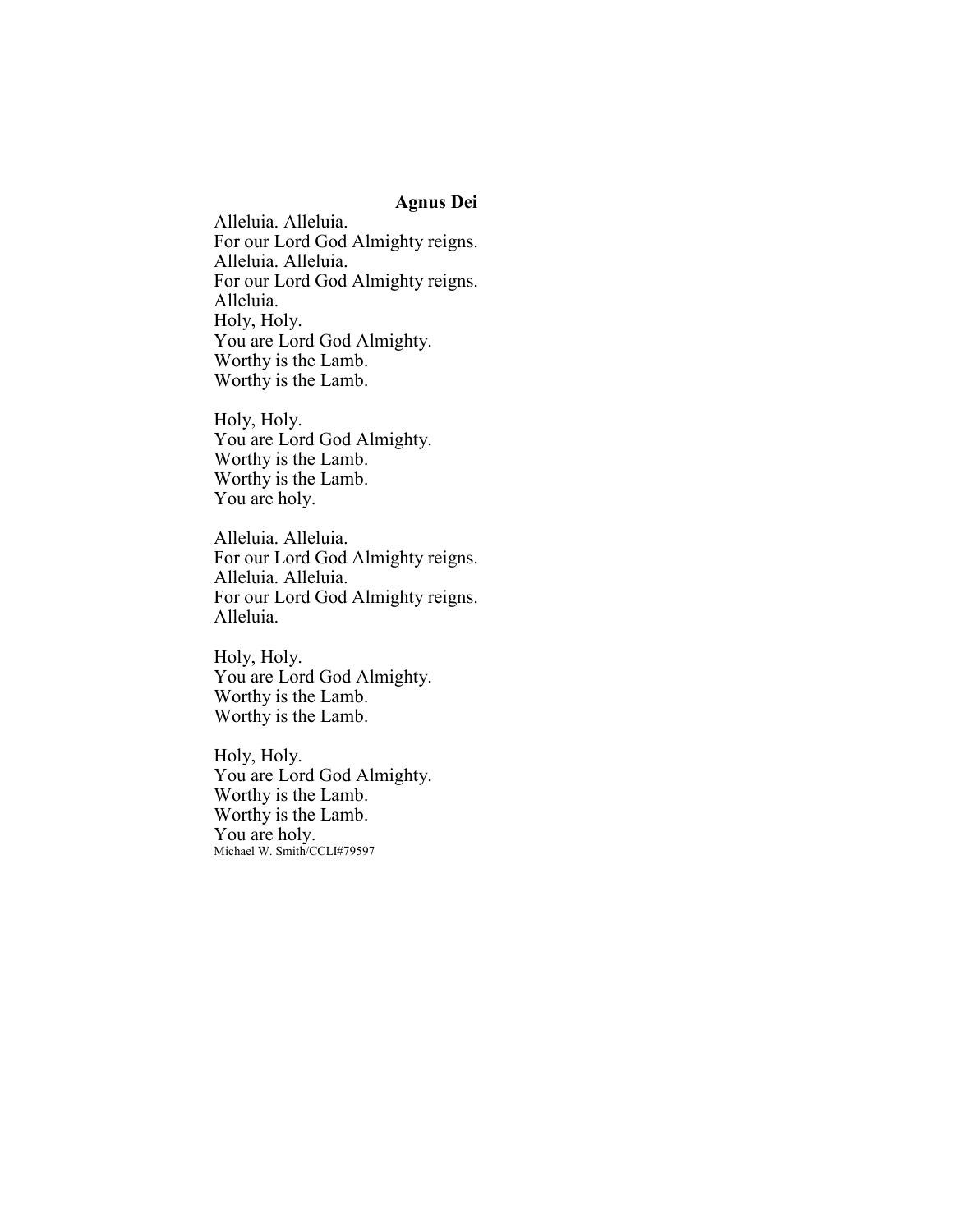### **In Christ Alone**

In Christ alone my hope is found He is my light, my strength, my song This Cornerstone, this solid ground Firm through the fiercest drought and storm What heights of love, what depths of peace When fears are stilled, when strivings cease My Comforter, my all in all Here in the love of Christ I stand

In Christ alone, who took on flesh Fullness of God in helpless babe This gift of love and righteousness Scorned by the ones He came to save 'Til on that cross as Jesus died The wrath of God was satisfied For ev'ry sin on Him was laid Here in the death of Christ I live

There in the ground His body lay Light of the world by darkness slain Then bursting forth in glorious Day Up from the grave He rose again And as He stands in victory Sin's curse has lost its grip on me For I am His and He is mine Bought with the precious blood of Christ

No guilt in life, no fear in death This is the pow'r of Christ in me From life's first cry to final breath Jesus commands my destiny No pow'r of hell, no scheme of man Can ever pluck me from His hand 'Til He returns or calls me home Here in the pow'r of Christ I'll stand

*Stuart Townsend and Keith Getty*